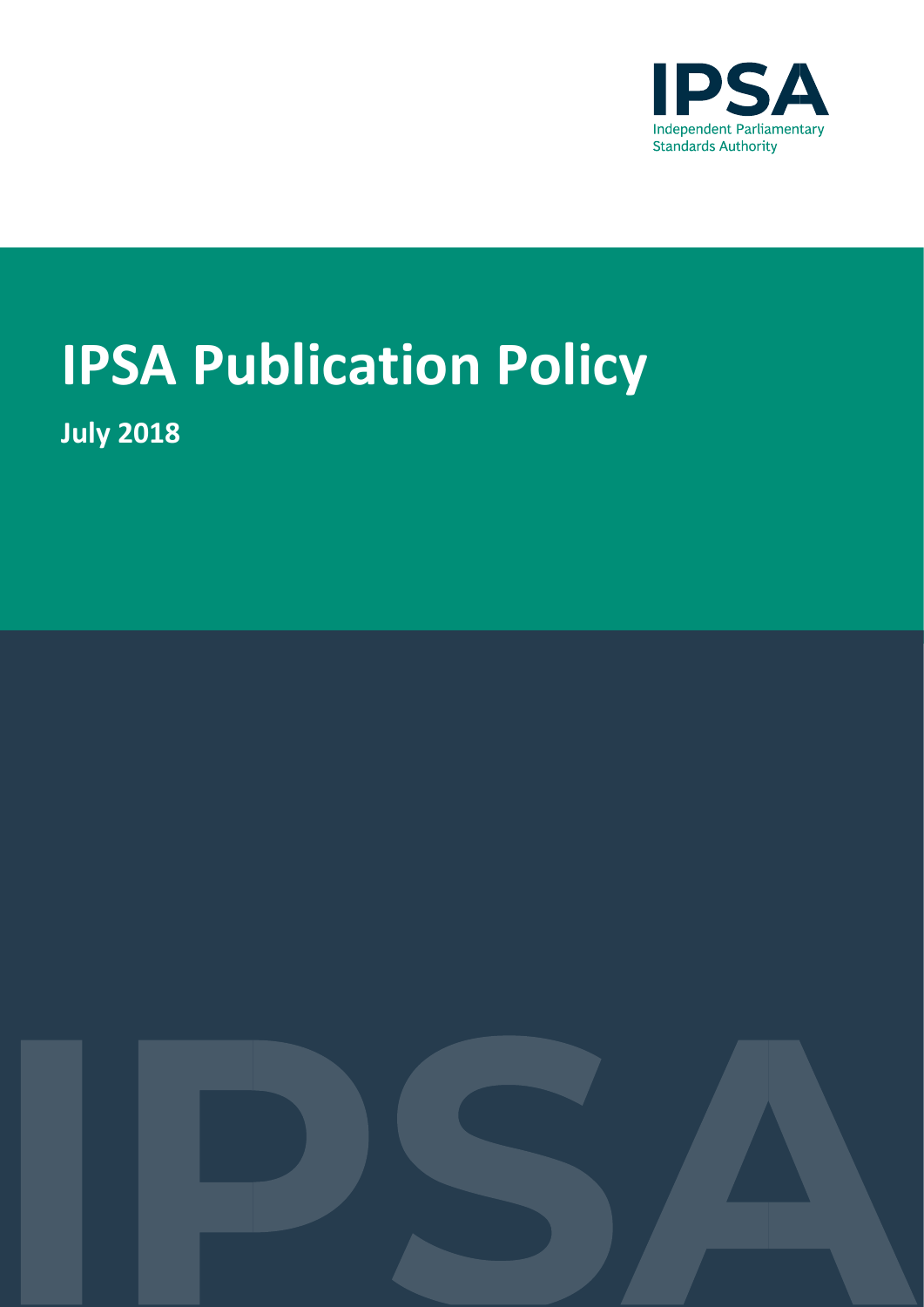### **Publication Policy – MPs' Business Costs and Expenses**

#### **Section A - Introduction and general principles**

- 1. This document sets out IPSA's policy on the publication of information on the spending of public funds by MPs, in accordance with the Scheme of MPs' Business Costs and Expenses ('the Scheme'). It supersedes all previous policy statements on the publication of MPs' expenses.
- 2. We will publish information about claims made by MPs, under the Scheme, in regular cycles.
- 3. Claims will not be published when parliament is dissolved, or on a day when local, devolved assembly or parliamentary elections are being held.
- 4. IPSA is subject to the Freedom of Information Act (FOIA) and will handle each request under that Act on a case-by-case basis.
- 5. IPSA will not publish information that the police advise poses a risk to MPs' security, or that of their staff or family.

#### **Section B - What we will publish**

- 6. All claim details entered onto IPSA's online expenses system by MPs or their nominated proxies (with the exception of the information we have specifically chosen not to publish as laid out in Section C below), or items purchased through direct suppliers. This includes claims which have been approved, those which have been refused and those which have subsequently been repaid to us. This does not include items which the MPs have used their IPSA payment cards to pay for, but have chosen not to claim, committing instead to making a repayment. Items purchased through direct suppliers will be published once the necessary information has been provided to us by the relevant suppliers.
- 7. The maximum budget available and total spend for each MP, in each budget category.
- 8. Any uplift applied for by MPs, including whether it was a successful or unsuccessful application for contingency funding, registration of dependants, or arrangements for staff absence cover.
- 9. The aggregate total<sup>1</sup> claimed by all MPs from the Disability and Security budgets.
- 10. The aggregate total each MP has spent on payroll costs.
	- a. Staffing budget

-

- b. Staff Absence budget
- c. Winding Up budget

 $1$  An aggregate total is defined as the sum of all MPs' spending over a financial year, under a specific budget category, but with no breakdown of individual MPs.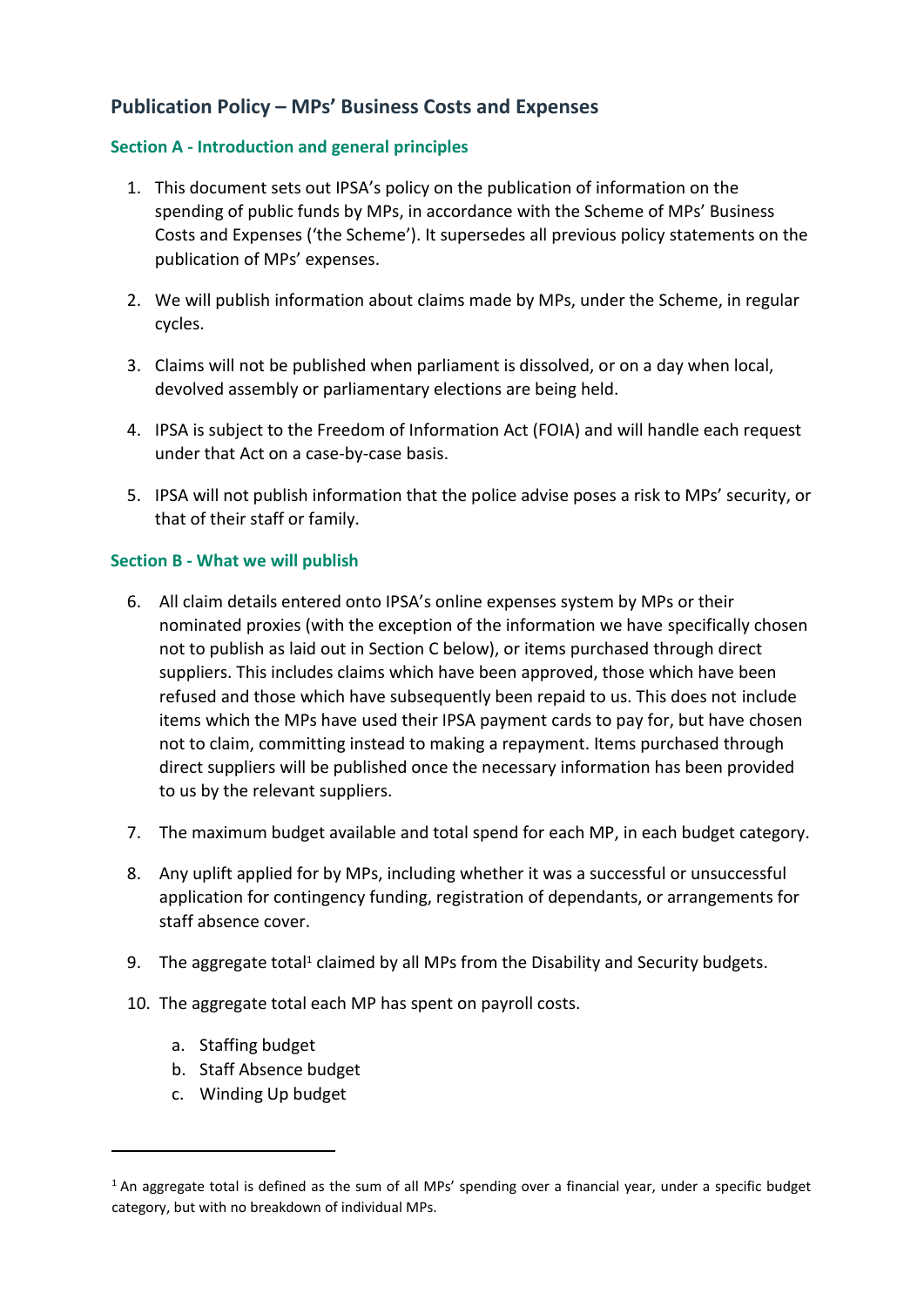- 11. The aggregate totals for travel claimed by each MP representing a constituency in Northern Ireland, broken down by expense type and journey type. The travel claims of other MPs are published in the same way as other claims.
- 12. The following information concerning MPs' staff members on the IPSA payroll: a.

Their job title

- b. Whether they are full time or part time
- c. When they vacated their post (where applicable)
- d. For connected parties<sup>2</sup> only, the salary received (within a £5,000 bracket)
- e. For connected parties only, the name of the staff member
- 13. The value of each reward and recognition payment made by each MP.
- 14. Any amount of money overdue for repayment to IPSA by an MP, including information on why the money needs to be repaid. This will only be published after the MP has had a reasonable amount of time to respond or repay. We will begin publishing this information following the launch of IPSA's new IT system.
- 15. Any sums of money IPSA has decided not to recover and which have been written off.

#### **Section C - What we will not publish or will redact (as appropriate)**

- 16. Personal data, where it would contravene any of the data protection principles in the Data Protection Act.
- 17. The receipts or other supporting documentation provided by MPs in support of their claims, although we will release this information in the event of a Freedom of Information request (subject to the standard exemptions under the Freedom of Information Act).
- 18. Any details concerning the Security or Disability budgets. Instead we will publish the aggregate total claimed by all MPs each financial year.
- 19. Specific details of any Disability Assistance.

.

- 20. MPs' private addresses, other than the town or city.
- 21. Any customer, account, invoice or policy numbers, or any other serial numbers that may be traced back to sensitive personal data, such as TV licence numbers or flight numbers.
- 22. MPs' email addresses, telephone numbers or fax numbers, and those of their staff.

 $<sup>2</sup>$  A connected party is defined as a spouse, civil partner or cohabiting partner of the MP; a parent, child,</sup> grandparent, sibling, uncle, aunt, nephew or niece of the MP or of a spouse, civil partner or cohabiting partner of the MP; or a body corporate, a firm or a trust with which the MP is connected as defined in section 252 of the Companies Act 2006.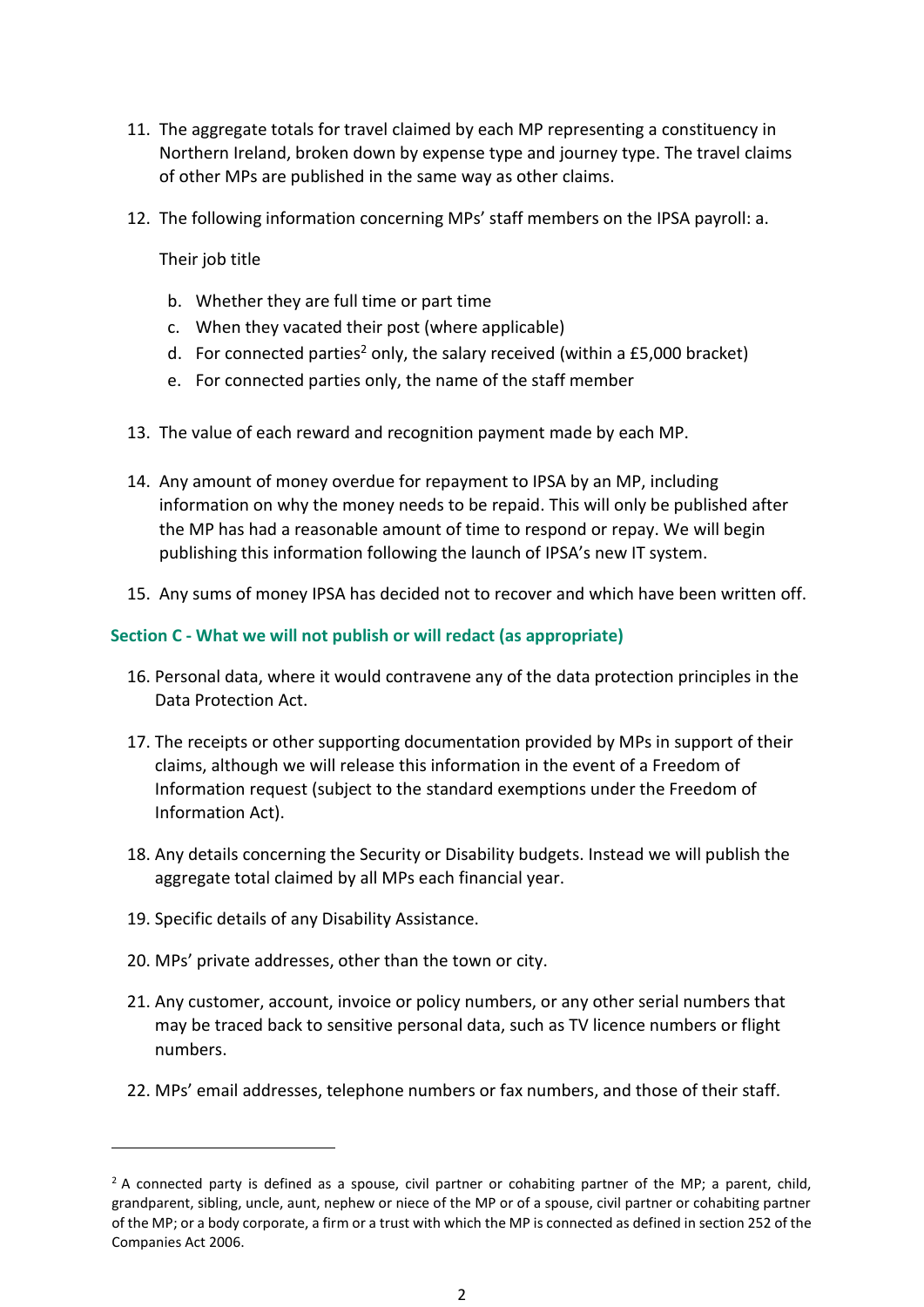- 23. MPs' financial details such as credit card or bank account details, or those of their staff.
- 24. MPs' car registration numbers, and those of their staff.
- 25. Specific journey times.
- 26. Individual travel claims made by MPs representing constituencies in Northern Ireland (or claims made for their staff and dependants). We will instead publish aggregate totals of these claims, broken down by MP, expense type, traveller type and journey type.
- 27. The names, addresses or other contact details of small suppliers with regular access to MPs' homes. The names and details of all other suppliers may be published if we publish their invoices or receipts or if they are included in the claim details. It is the responsibility of MPs to notify their suppliers, where appropriate.
- 28. The names of office cleaners or cleaning companies.
- 29. The names of hotels or members' clubs at which an MP stays in London or their constituency.
- 30. The full names or surnames of any staff on the MP's payroll where they are included on claims (we will not redact first names or initials where they appear without the surname, as they will not identify a specific individual).
- 31. The salaries of staff on an MP's payroll (except those of connected parties).
- 32. The names of MPs' children and spouses.
- 33. MPs' signatures.
- 34. The full names of junior staff on company invoices or receipts, as they may not reasonably expect their names to be made public. This does not apply to the names of self-employed people who invoice MPs.
- 35. The bank account number and sort code of sole traders who invoice MPs. This does not apply to account names.
- 36. Details of claims which have not yet been finalised. We will only publish claims once they have been through any review process and the final outcome has been determined. Only the final outcome will be published.
- 37. Information about an item which MPs have used their IPSA payment cards to pay for, but has chosen not to claim the cost of from us, committing instead to make a repayment. Exceptionally, this information may be published if the MP does not make a prompt repayment (as outlined in paragraph 14).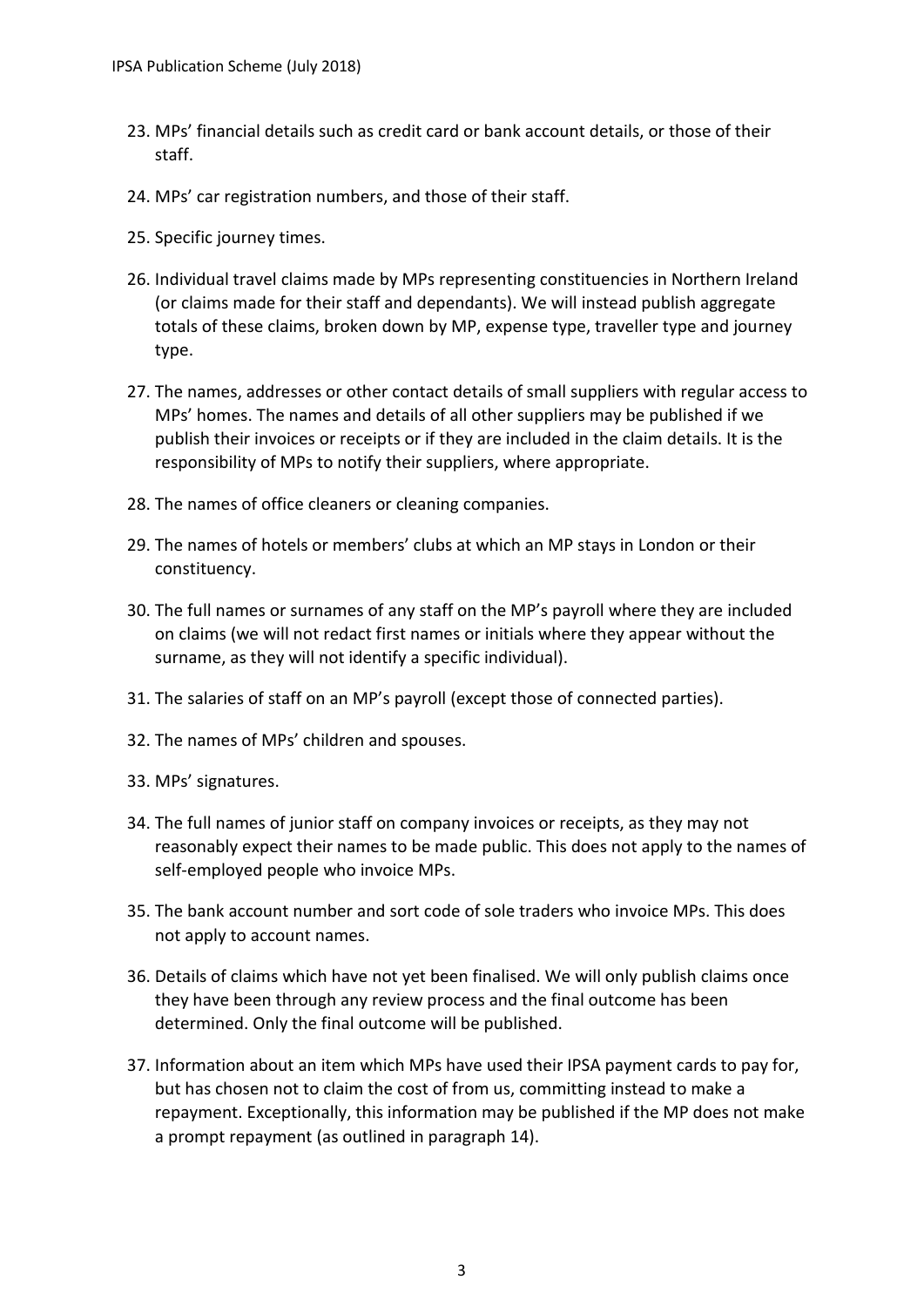- 38. Items on a receipt or invoice which the MP has not claimed for. Although we can redact separate items, it will not be possible to redact single items which have been claimed in part (for example, we would redact a mini bar item which has not been claimed, but we would not redact a £170 hotel room bill, where only £150 has been claimed).
- 39. Internal notes made by IPSA system administrators, except where necessary for a claim to be understood.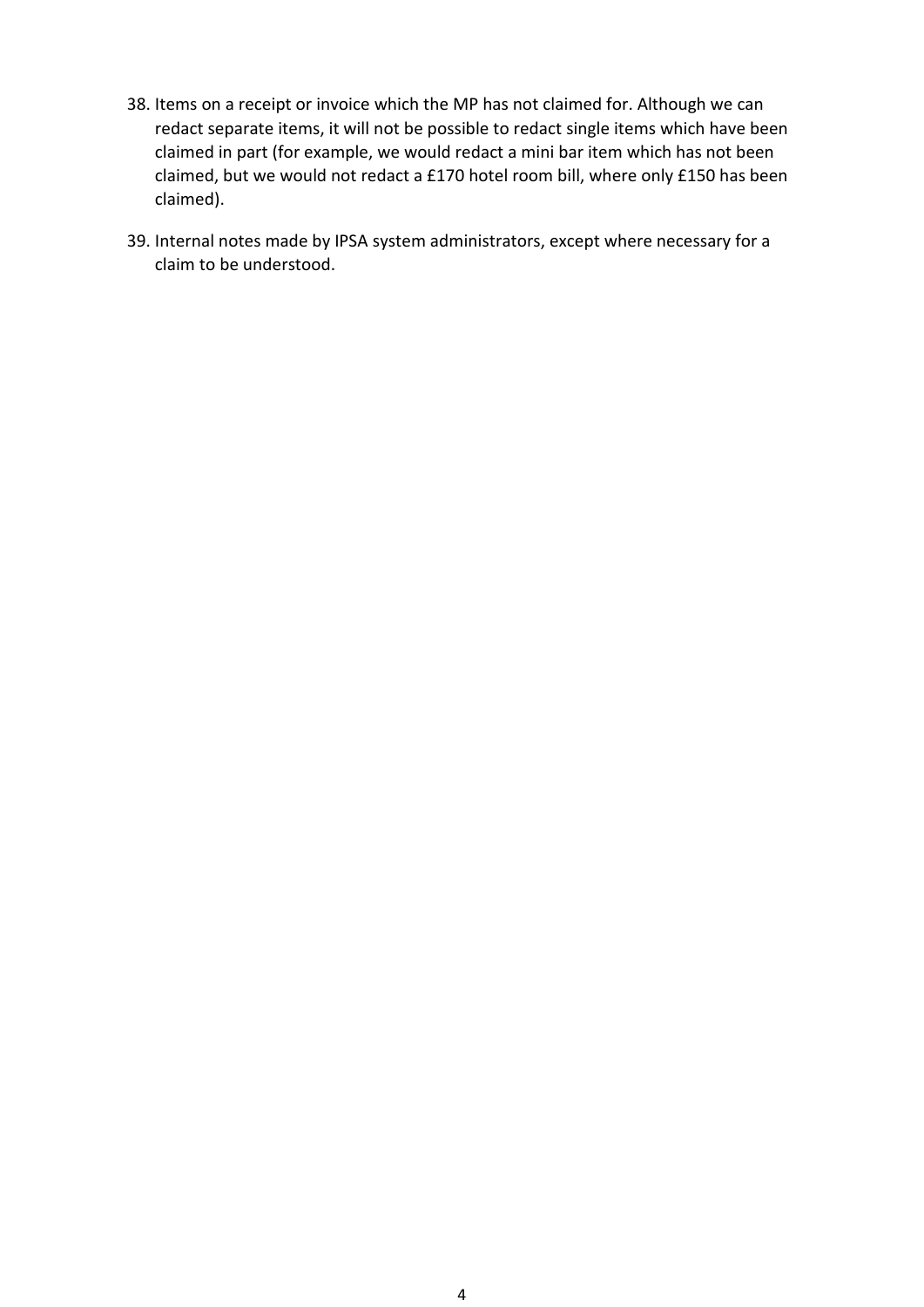## **Information to be published about IPSA**

| <b>Class of information</b>                                                                                                                                                                                                                                                | <b>Information to be published</b>                                                                                                                                 |
|----------------------------------------------------------------------------------------------------------------------------------------------------------------------------------------------------------------------------------------------------------------------------|--------------------------------------------------------------------------------------------------------------------------------------------------------------------|
| Who we are and what we do<br>Organisational information, structures,<br>locations and contacts.                                                                                                                                                                            | Short biographies of Board Members<br>and Chief Executive                                                                                                          |
|                                                                                                                                                                                                                                                                            | Roles and responsibilities of Board<br>(including any statutory role they fill)                                                                                    |
|                                                                                                                                                                                                                                                                            | How senior appointments are made                                                                                                                                   |
|                                                                                                                                                                                                                                                                            | Link to relevant acts (Parliamentary<br>Standards Act etc.)                                                                                                        |
|                                                                                                                                                                                                                                                                            | Brief history of IPSA                                                                                                                                              |
|                                                                                                                                                                                                                                                                            | Contact details for general enquiries<br>(telephone, email, written)                                                                                               |
|                                                                                                                                                                                                                                                                            | $\Box$ Name and title of each staff member<br>reporting directly to the Chief Executive,<br>accompanied by a description of his or<br>her team's function and size |
| What we spend and how we spend it<br>Financial information relating to projected<br>and actual income and expenditure,<br>procurement, contracts and financial audit.<br>Financial information for the current and<br>previous two financial years should be<br>available. | Publication of MPs' business costs and                                                                                                                             |
|                                                                                                                                                                                                                                                                            | expenses<br>The day rates and total remuneration<br>received by Board members, in £5,000<br>bands                                                                  |
|                                                                                                                                                                                                                                                                            | Resource accounts for each year                                                                                                                                    |
|                                                                                                                                                                                                                                                                            | Pay ranges for all employees earning a<br>salary equivalent to the Senior Civil<br>Service minimum pay band, in £5,000<br>bands                                    |
|                                                                                                                                                                                                                                                                            | Pay ranges for each of the IPSA<br>employee grades (AE) and number of<br>employees in each grade                                                                   |
|                                                                                                                                                                                                                                                                            | Procurement policy                                                                                                                                                 |
|                                                                                                                                                                                                                                                                            | Details of all contracts worth £25,000 or<br>above, and any supplier with whom our<br>total annual spend exceeds £25,000                                           |
|                                                                                                                                                                                                                                                                            | Statistics on Freedom of Information<br>requests and other correspondence                                                                                          |
|                                                                                                                                                                                                                                                                            | Information on how to make a Freedom<br>of Information request or other general<br>correspondence, including timescales                                            |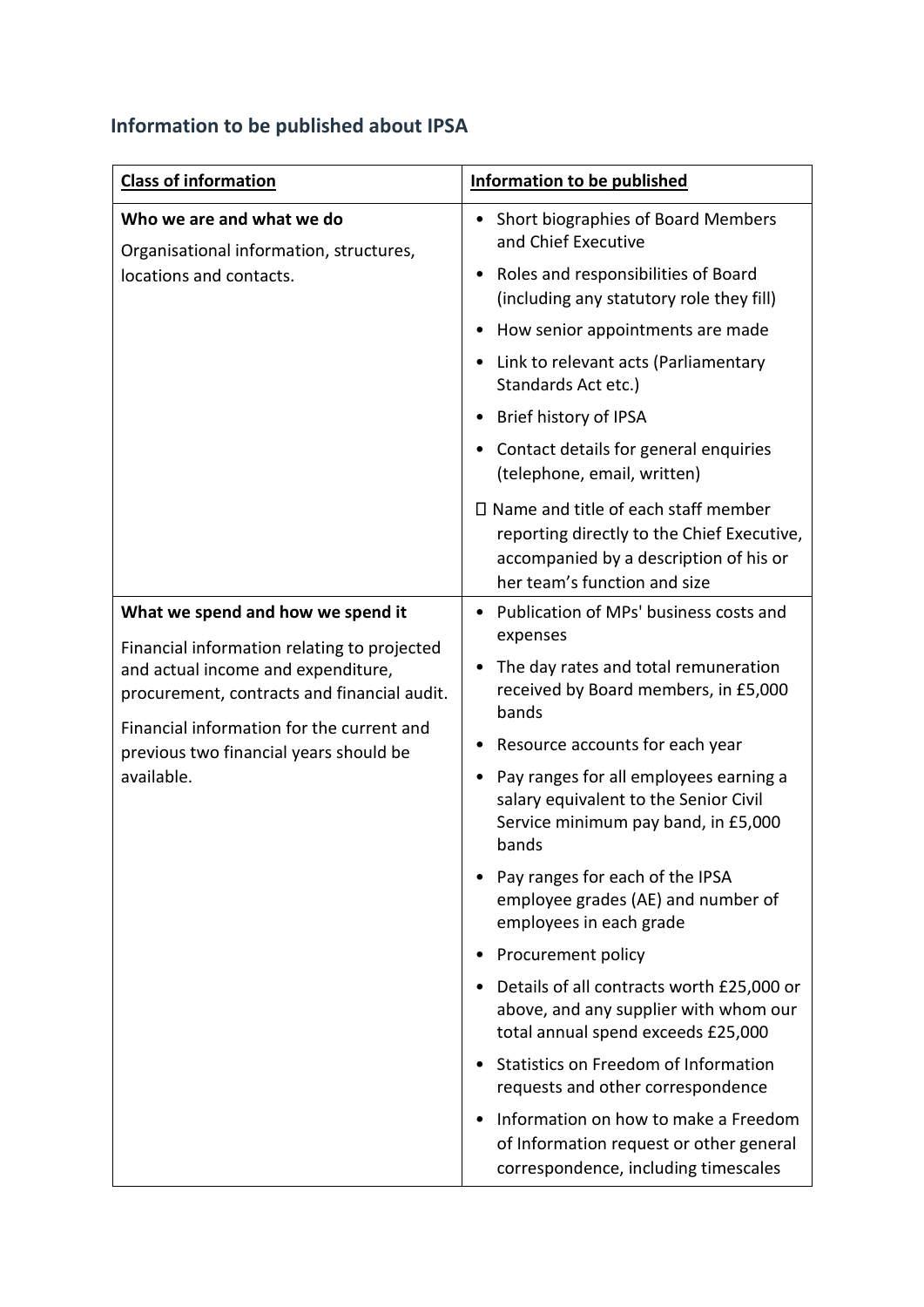|                                                                                  | Freedom of Information responses,<br>$\bullet$<br>including a log of responses<br>Estimates as approved by Parliament<br>Responses to parliamentary questions |
|----------------------------------------------------------------------------------|---------------------------------------------------------------------------------------------------------------------------------------------------------------|
| What are our priorities and how are we<br>doing                                  | • IPSA annual report and corporate plan                                                                                                                       |
| Strategies and plans, performance<br>indicators, audits, inspections and reviews |                                                                                                                                                               |
| Available at least for the current and<br>previous three years.                  |                                                                                                                                                               |
| <b>How we make decisions</b>                                                     | <b>Board minutes</b>                                                                                                                                          |
| Decision making processes and records of<br>decisions.                           | Public consultations, including<br>$\bullet$<br>responses, summarised as appropriate<br>excluding where respondents have<br>requested they not be published   |
|                                                                                  | (We will redact as appropriate to<br>remove personal or potentially<br>defamatory content)                                                                    |